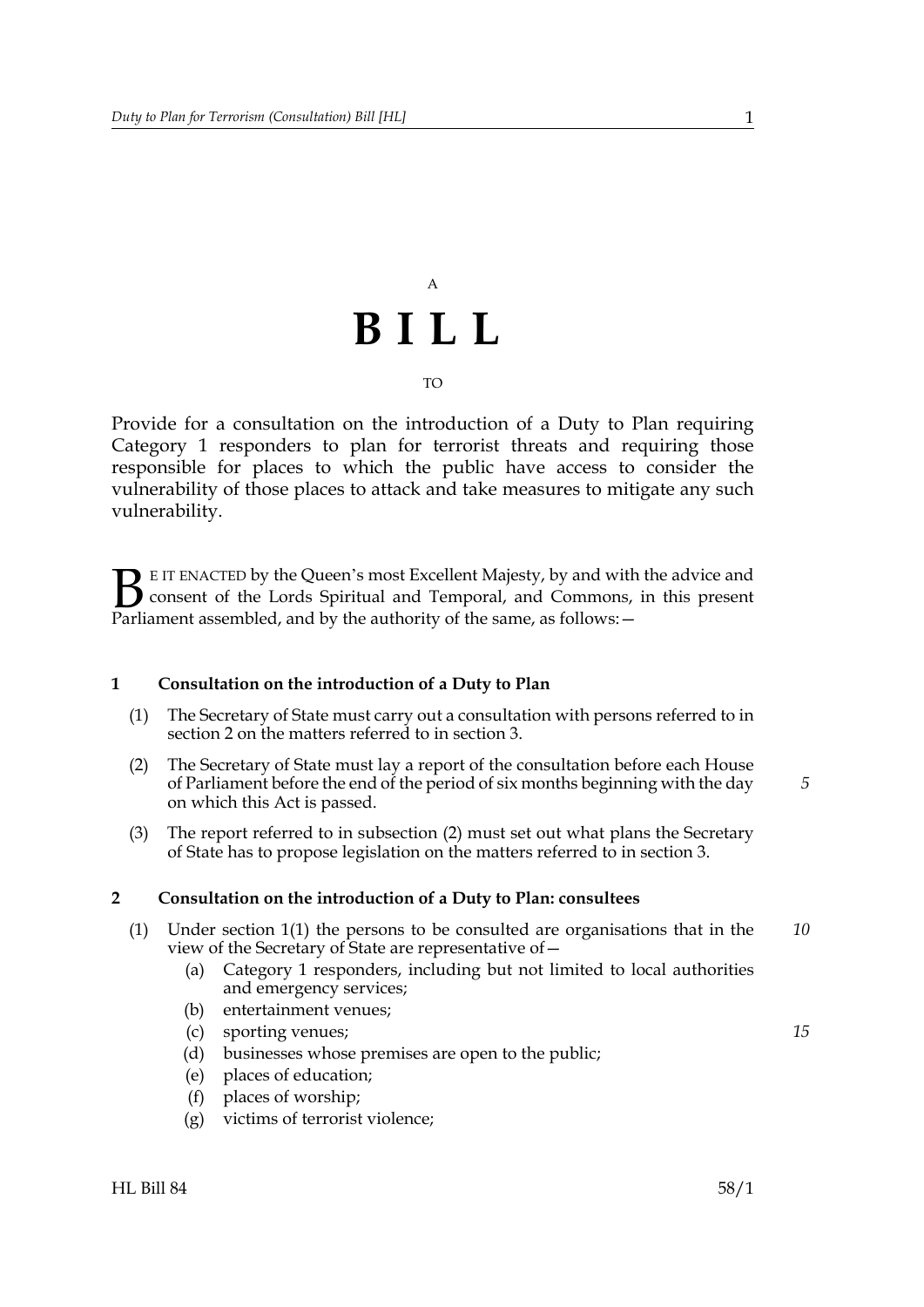(h) bodies that license or regulate any of the types of venue or place listed in this subsection; or

any other persons the Secretary of State considers appropriate.

(2) In this Act, "Category 1 responders" has the meaning given by Parts 1 to 2A of Schedule 1 to the Civil Contingencies Act 2004.

#### <span id="page-1-0"></span>**3 Matters to be consulted on in respect of the introduction of a Duty to Plan**

In carrying out the consultation under section [1](#page-0-1)(1), the Secretary of State must consult on the practicability and desirability of—

- (a) placing a duty on Category 1 responders to plan for the threat of terrorism;
- (b) making it a requirement that persons responsible for places to which the public have access should take advice and training on how best to protect the public from terrorist violence;
- <span id="page-1-1"></span>(c) making it a requirement that persons responsible for places to which the public have access should conduct assessments of the vulnerability of those places to terrorist violence;
- (d) making it a requirement that persons responsible for places to which the public have access should have a mitigation plan for any vulnerabilities identified by the assessments referred to in paragraph [\(c\)](#page-1-1) and a counter-terrorism plan.

#### **4 Extent, commencement and short title**

- (1) This Act extends to England and Wales, Scotland and Northern Ireland.
- (2) This Act shall come into force on the day on which it is passed.
- (3) This Act may be cited as the Duty to Plan for Terrorism (Consultation) Act 2020.

*10*

*5*

*20*

*15*

### *25*